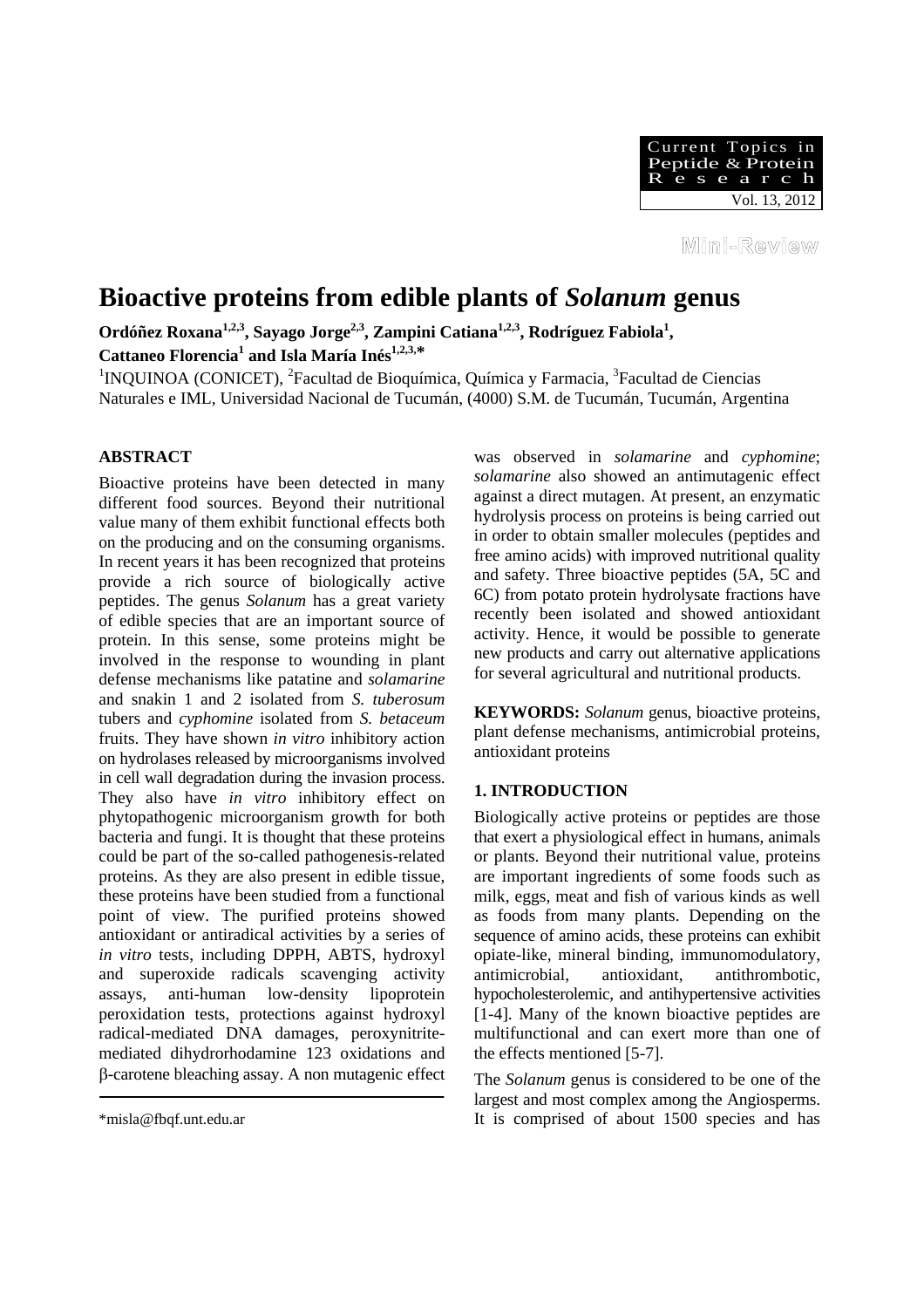at least 5000 published epithets [8]. It is widely distributed in diverse phytogeographic regions and some of its species are nutritionally important. Many *Solanum* plant species are widely used in folk medicine due to their bioactive compounds. Steroidal alkaloids were isolated from *S. umbelliferum* [9], *S. critinum* and *S. jabraense* [10]. They are also known to possess a variety of antifungal, molluscicidal, teratogenic, and embryotoxic [11-14] biological activities. Preparations containing solasodine glycosides are currently employed for the treatment of certain skin cancers [15]. Flavonoids, isoflavonoids and phenolic acids were also present in several *Solanum*  species [10, 16]. In addition to organic compounds, protein fractions with biological activity obtained from aerial parts (fruits, leaves) and tubers have also been reported.

This study is a review of bioactive protein and peptides isolated from *Solanum* species with human health properties or agronomic interest.

# **2. Proteins from** *Solanum tuberosum L.*

Potatoes are a major world crop, with an annual world production of nearly 300 million tonnes. The potato tuber is considered the most important vegetable in many developing and developed countries. Potatoes are used for several purposes like human consumption as fresh or processed produce (french fries, mashed potatoes), industrial processing (potato starch, alcohol, etc.) and re-cultivation (potato seed) [17]. Several proteins and peptides have been isolated from different tissues of *Solanum tuberosum* with a number of biological activities (Table 1).

# **2.1.** *Solamarine*

In a previous work we isolated and purified *solamarine* [18-19], a low molecular weight (17 kDa) polypeptide from *S. tuberosum* tubers. This Mr 18 kDa protein is on the cell wall [19] and *in vitro* assays exhibited an inhibitory action on soluble invertases and invertases associated to the cell wall [20]. Furthermore, it is not speciesspecific, because it can act on other invertases isolated from different plant species [21]. In addition, *solamarine* was active on other hydrolases, such as polygalacturonases, pectinase, pectin lyase, α-arabinofuranosidase and β-glucosidase, all of them derived from phytopathogenic fungi [21]. *Solamarine* was also able to inhibit the growth of phytopathogenic bacteria like *Erwinia carotovora*, *Pseudomonas solanacearum*, *P. corrugate, P. syringae and Xanthomonas campestris*. Isla *et al.* [21] proposed that this protein *solamarine* would be involved in plant defense mechanisms and could be useful for the management of diseases caused by these microorganisms in plants. It has recently been demonstrated that *solamarine*  inhibited uric acid formation  $(IC_{50}$  values between 55 and 60 µg/mL), and reduced oxidative damage

| Source of protein                  | <b>Protein name</b>   | <b>Biological activity</b>                                                                | Ref.             |
|------------------------------------|-----------------------|-------------------------------------------------------------------------------------------|------------------|
| Solanum tuberosum<br><b>Tubers</b> | Solamarine            | Antimicrobial against phytopathogenic<br>bacteria and fungi and antioxidant<br>activities | $[18, 19-20]$    |
|                                    | Patatine              | lipid acyl hydrolase acyltransferase and<br>antioxidant activities                        | $[22-23]$        |
|                                    | Snakin-1 and Snakin-2 | Antimicrobial against phytopathogenic fungi                                               | $[25-26]$        |
|                                    | 5A, 5C, 6C peptides   | Antioxidant activity                                                                      | $[27]$           |
| Leaves                             | AP1                   | Antifungal activity against crop pathogens                                                | [28]             |
| Solanum stramonifolium<br>Seed     |                       | Antibacterial activity against human<br>pathogen Gram $(+)$ and Gram $(-)$ bacteria       | $[29]$           |
| Solanum betaceum<br>fruit          | Cyphomine             | Antimicrobial against phytopathogenic<br>bacteria and fungi and antioxidant<br>activities | $[20-21, 30-32]$ |

**Table 1.** Principal peptides and proteins isolated from different *Solanum* species.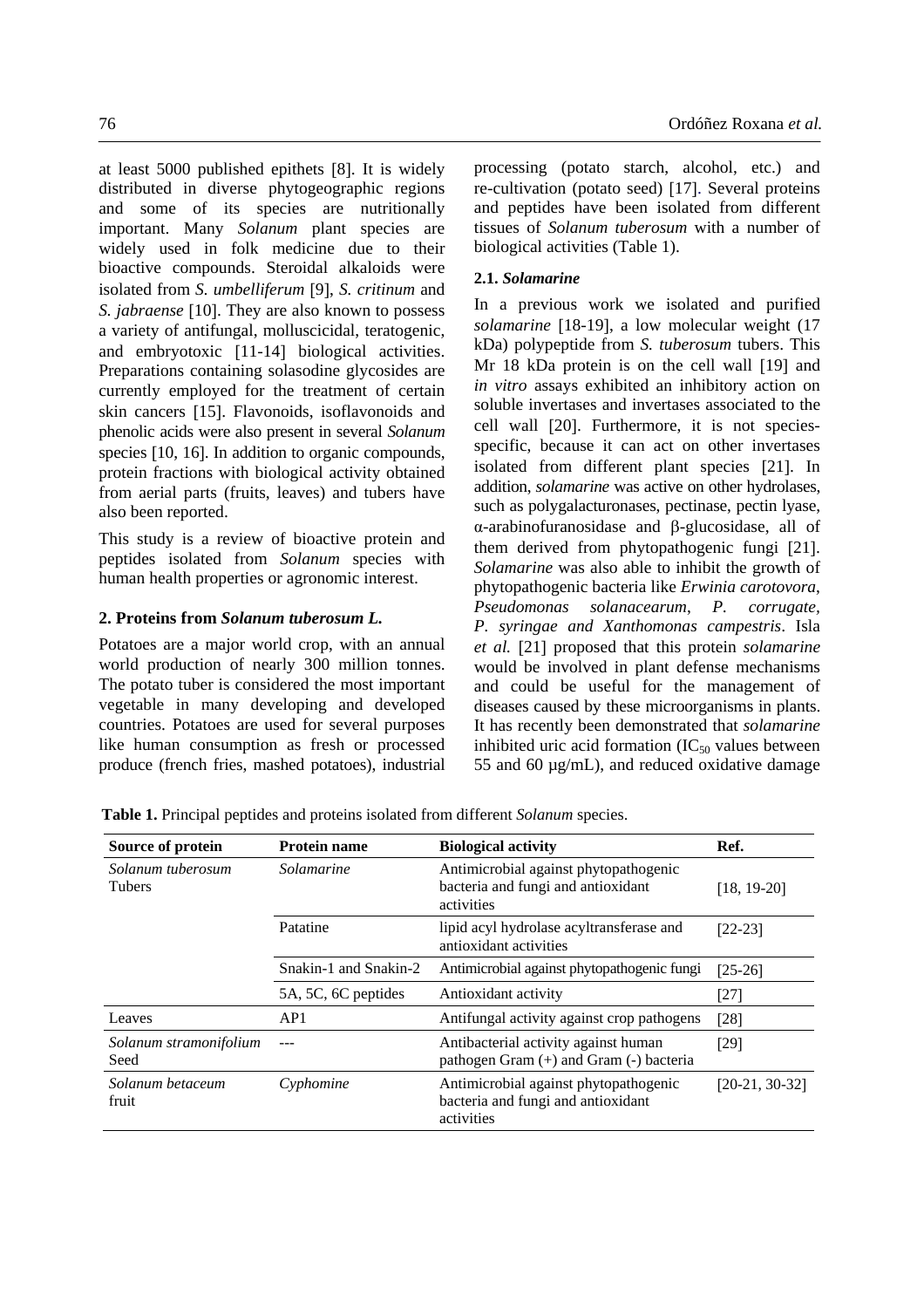by scavenging hydroxyl radicals and superoxide anion in a dose-dependent manner [22]. Before *Solamarine* might be considered as a natural antioxidant, Ordóñez *et al*., evaluated the toxicity of this protein. *Allium cepa* and Salmonella/ microsome assays showed no genotoxic and mutagenic effects. Also, *solamarine* showed an antimutagenic effect against a direct mutagen (4-nitro-o-phenylenediamine) [22]. Hence, this protein could optimally be exploited for human nutrition and health.

#### **2.2. Patatin**

Patatin is the trivial name given to a family of glycoproteins that make up >40% of the total soluble protein in potato (*Solanum tuberosum*) tubers and serves as a storage protein. The major protein had Mr 45 kDa. It was proved that patatin exhibited both lipid acyl hydrolase and acyltransferase activities that might be involved in tuber tissue response to wounding [23]. Recently, the purified patatin showed antioxidant or antiradical activity by a series of *in vitro* tests like 1,1-diphenyl-2-picrylhydrazyl (DPPH) radical (half-inhibition concentration,  $IC_{50}$ , was 0.582 mg/mL) scavenging activity assays, antihuman low-density lipoprotein peroxidation tests, and protections against hydroxyl radicalmediated DNA damages and peroxynitritemediated dihydrorhodamine oxidations [24]. Through modifications of patatin by iodoacetamide or N-bromosuccinimide, the antioxidant capacity was modified; these results suggest that cysteine and tryptophan residues might contribute to its scavenging activity [24]. Bartová and Barta obtained a potato fruit juice concentrated with proteins by ethanol precipitation [25]. The fraction of patatin proteins (39-43 kDa) presented an essential amino-acids index (EAAI) value of 86.1% in the nutritionally improved protein component. The lipid acyl hydrolase activity of the patatin family was not negatively affected by cooled ethanol precipitation. It may thus be suggested that biological and enzymatic activities of this protein family are utilizable after this type of precipitation [25].

### **2.3***.* **Snakin-1 and Snakin-2**

A new type of antimicrobial peptide, snakin-1 (SN1), has been isolated from potato tubers [26]. SN1 was characterized molecularly and has 63 amino acid residues (Mr 6,922 Da), 12 of which are cysteines. This peptide was found to be active against bacterial and fungal pathogens for potato and other plant species (conc  $\lt 10 \mu M$ ). SN1 and potato defensin PTH1 properties were synergistic against *Clavibacter michiganensis* subsp. *sepedonicus* bacterium and additive against *Botrytis cinerea* fungus. Otherwise, Snakin-1 causes aggregation of both gram-positive and gram-negative bacteria. This peptide was developmentally accumulated in different tissues of potato plants and the expression of its corresponding gene was unaffected by a variety of abiotic or biotic challenges [26]. Subsequently, Berrocal-Lobo *et al.* [27] described the isolation of a new potato peptide (StSN2) that represents a widely divergent snakin subfamily. The StSN2 peptide is also active *in vitro* against bacterial and fungal plant pathogens and, in contrast with StSN1, expression of the corresponding gene is affected by certain external treatments like pathogen infection [27].

#### **2.4. Peptides obtained from potato tuber extracts**

Three peptides called 5A, 5C and 6C were obtained from potato protein hydrolysate fractions [28]. These three peptide fractions were sequenced and identified as Phe-Gly-Glu-Arg, Phe-Asp-Arg-Arg and Phe-Gly-Glu-Arg-Arg, respectively and characterized in relation to their biological activity. All fractions demonstrated antioxidant activity and repressed lipid peroxidation by different assays. Oral administration of the 5A, 5C and 6C chemically synthesized peptides reduced ethanol-induced gastric mucosal damage. According to these results, these peptides show real biological activity as antioxidants and could further be investigated for potential use as food additives [28].

#### **2.5. Other proteins from** *S. tuberosum*

An antimicrobial protein called **AP1** was recently purified from potato leaves. AP1 had a good inhibition activity against five different strains of *Ralstonia solanacearum,* harmful for potato or other crops, and two potato fungal pathogens, *Rhizoctonia solani* and *Alternaria solani*. Studies on C-terminal and N-terminal sequence of the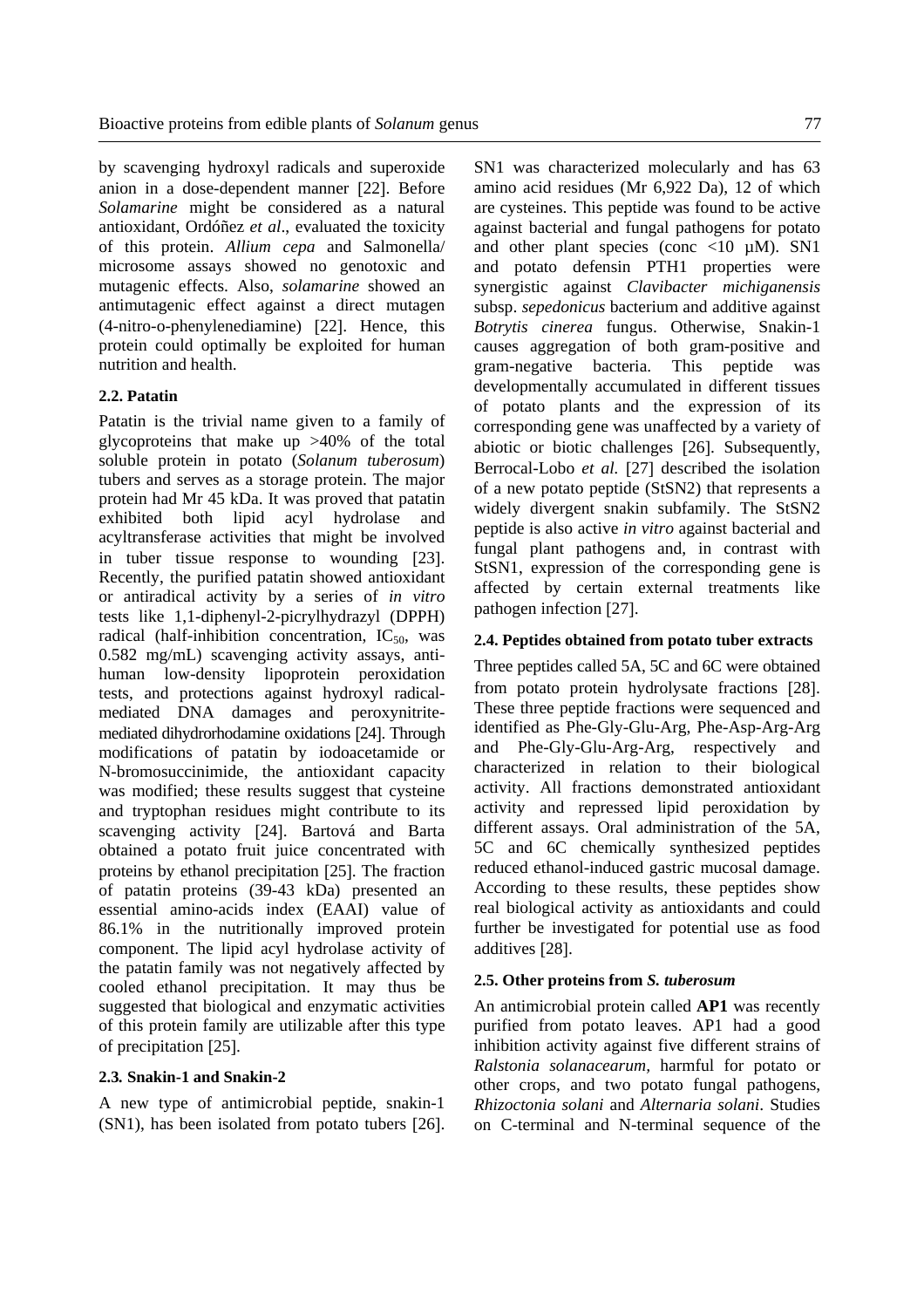cloned protein demonstrated that AP1 shared homology with an acid phosphatase. This protein most likely belongs to a new group of proteins with *in vitro* antimicrobial characteristics. It works through phosphorylation and plant energy metabolism [29].

#### **3. Protein from** *Solanum stramonifolium*

*Solanum stramonifolium* Jacq. fruit is a commonly found vegetable and herb from Asia. The seed aqueous extracts of *S. stramonifolium* exhibited a very good antibacterial activity against human pathogen gram-positive bacteria, such as *Stapyllococcus aureus, Bacillus licheniformis*, *B. subtilis* and *Xanthomonas* sp. and against gramnegative bacteria like *Pseudomonas aeruginosa*  and *Salmonella typhi* [30]. Small proteins or peptides with Mr less than 14.4 kDa might be involved in the antibacterial activity of this species so that seed proteins from this plant species might be a good source of antibacterial agents.

### **4. Protein from** *Solanum betaceum*

#### **4.1.** *Cyphomine*

A new proteinaceous inhibitor from *Solanum betaceum* Sendt (ex *Cyphomadra betacea* Sendt.) mature fruits, called *cyphomine,* was isolated and characterized [31]. The inhibitor structure involves a single polypeptide with Mr of 19 kDa and produces erythrocyte agglutination *in vitro*. *Cyphomine* is able to inhibit activity of invertases isolated from different species, genera and even family of plants. Furthermore, it is not invertase specific: fungal, bacterial and higher plant hydrolases (such as polygalacturonase and pectinase) are also inhibited [21]. Ordóñez *et al.* [32] demonstrated that this polypetide inhibited the growth of xylophagous and phytopatogenic fungi (*Ganoderma applanatum, Schizophyllum commune, Lenzites elegans, Pycnoporus sanguineous, Penicillium notatum, Aspergillus niger, Phomopsis sojae* and *Fusarium mango*) and phytopathogenic bacteria (*Xanthomonas campestris* pvar vesicatoria CECT 792, *Pseudomonas solanacearum* CECT 125, *Pseudomonas corrugata* CECT 124, *Pseudomonas syringae* pv. syringae and *Erwinia carotovora* var carotovora). The concentration required to completely inhibit the growth of all studied fungi ranged from 7.8 to 62.5 µg/mL.

Phytopatogenic bacteria were the most sensitive [32]. Antifungal and antibacterial activities can be associated with their ability to inhibit hydrolytic enzymes [21]. Consequently, a possible participation of *cyphomine* in the plant defense mechanism and a potential application as a biocontrol agent against phytopathogenic fungi and bacteria are proposed. Recent reports demonstrated that *cyphomine* had antioxidant activity: this protein was able to scavenge free radicals (DPPH, hydroxyl and superoxide anion) and this activity was not affected by heat [22]. Furthermore, *Cyphomine* was not genotoxic at the concentration that shows the biological activity. Therefore this protein could be used as a natural antioxidant in the development of functional food.

#### **REFERENCES**

- 1. Hartmann, R. and Meisel, H. 2007, Curr. Opin. Biotechnol., 18, 163-9.
- 2. Kitts, D. D. and Weiler, K. 2003, Curr. Pharm. Des., 9, 1309-23.
- 3. Kovacs-Nolan, J., Phillips, M. and Mine, Y. 2005, J. Agric. Food Chem., 53, 8421-31.
- 4. Meisel, H. 1997, Biopolymers, 43, 119-28.
- 5. Korhonen, H. and Pihlanto, A. 2003, Curr. Pharm. Des., 9, 1297-308.
- 6. Meisel, H. 2004, Biofactors, 21, 55-61.
- 7. Meisel, H. and FitzGerald, R. J. 2003, Curr. Pharm. Des., 9, 1289-95.
- 8. Nee, M. 1999, Solanaceae IV: Advances in biology and utilization. Nee, M., Symon, D. E., Lester, R. N. and Jessop, J. P. (Eds.) Royal Botanic Gardens, Kew, pp.285-333.
- 9. Kim Youn, C., Qing-Ming Ch., Leslie Gunatilaka, A. A. and Kingston David, G. I. 1996, J. Nat. Prod., 59(3), 283-285.
- 10. Esteves-Souza, A., Sarmento da Silva, T., Fernandes Alves, C., de Carvalho, M., Braz-Filhob, R. and Echevarria, A. 2002, J. Braz. Chem. Soc., 13, 838-842.
- 11. Rowan, D. D., Macdonald, P. E. and Skipp, R. A. 1983, Pytochem., 22, 2102.
- 12. Kusano, G., Takahashi, A., Sugiyama, K. and Nozol, S. 1987, Chem. Pharm. Bull., 35, 4862.
- 13 Alzerreca, A. and Hart, G. 1982, Toxicol. Lett., 12, 153.
- 14. Friedman, M., Rayburn, J. R. and Bantle, J. A. 1992, J. Agric. Food Chem., 40, 1617.